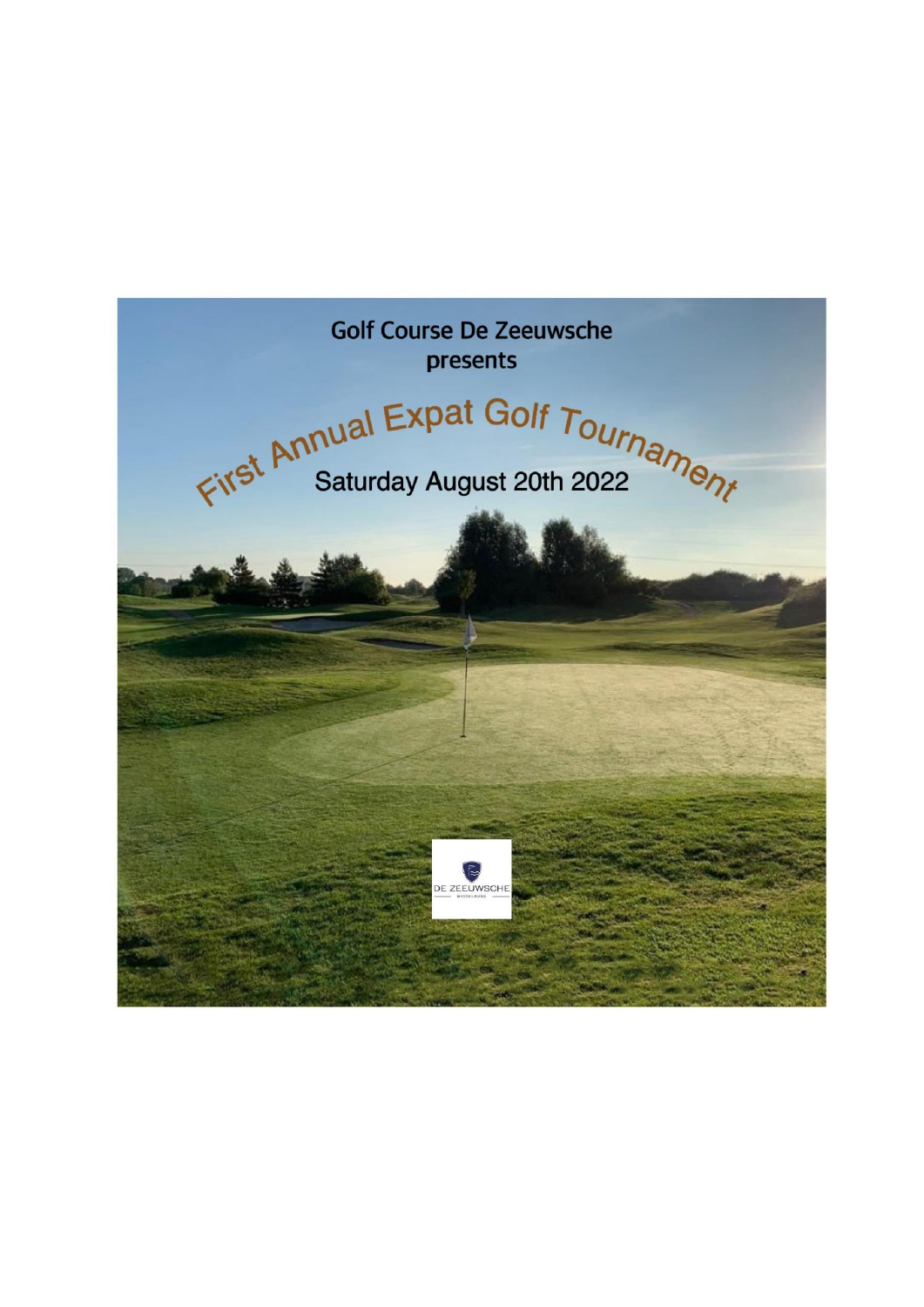

# **First Annual Expat Golf Tournament!**

## **1. Format and Schedule**

We will be playing in 2 categories:

- First category : Handicap 1-18 (bruto strokeplay)
- Second category : Handicap 19-54 (stableford) Maximum playing handicap is 36

The starting tee times will be announced no later than 3 p.m. local time on August 19th on the websit[e www.dezeeuwsche.nl](http://www.dezeeuwsche.nl/)

## **2. Conditions of Competition**

The tournament will be held in accordance with the Rules of Golf as approved by the R&A Rules Limited, the actual rules of the Dutch Golf Federation approved by the tournament committee.

## **3. Qualifying Event**

The competition is a handicap qualifying event.

## **4. Eligibility to play and Entries**

This event is only for expat golfers who work in the Netherlands / Belgium / Germany. Entries are based on first come first serve basis.

- **A. Ages :** 18+
- **B. Handicap :** All players must have a EGA golf handicap
- **C. Tees :** Mens yellow tee, ladies red tee

## **5. Maximum participants**

The First Annual Expat Golf Tournament can handle no more than 60 participants

## **6. Prizes**

- First category : Numbers 1-3
- Second category : Numbers 1-3 stableford

First Annual Expat Golf Tournament August 20th 2022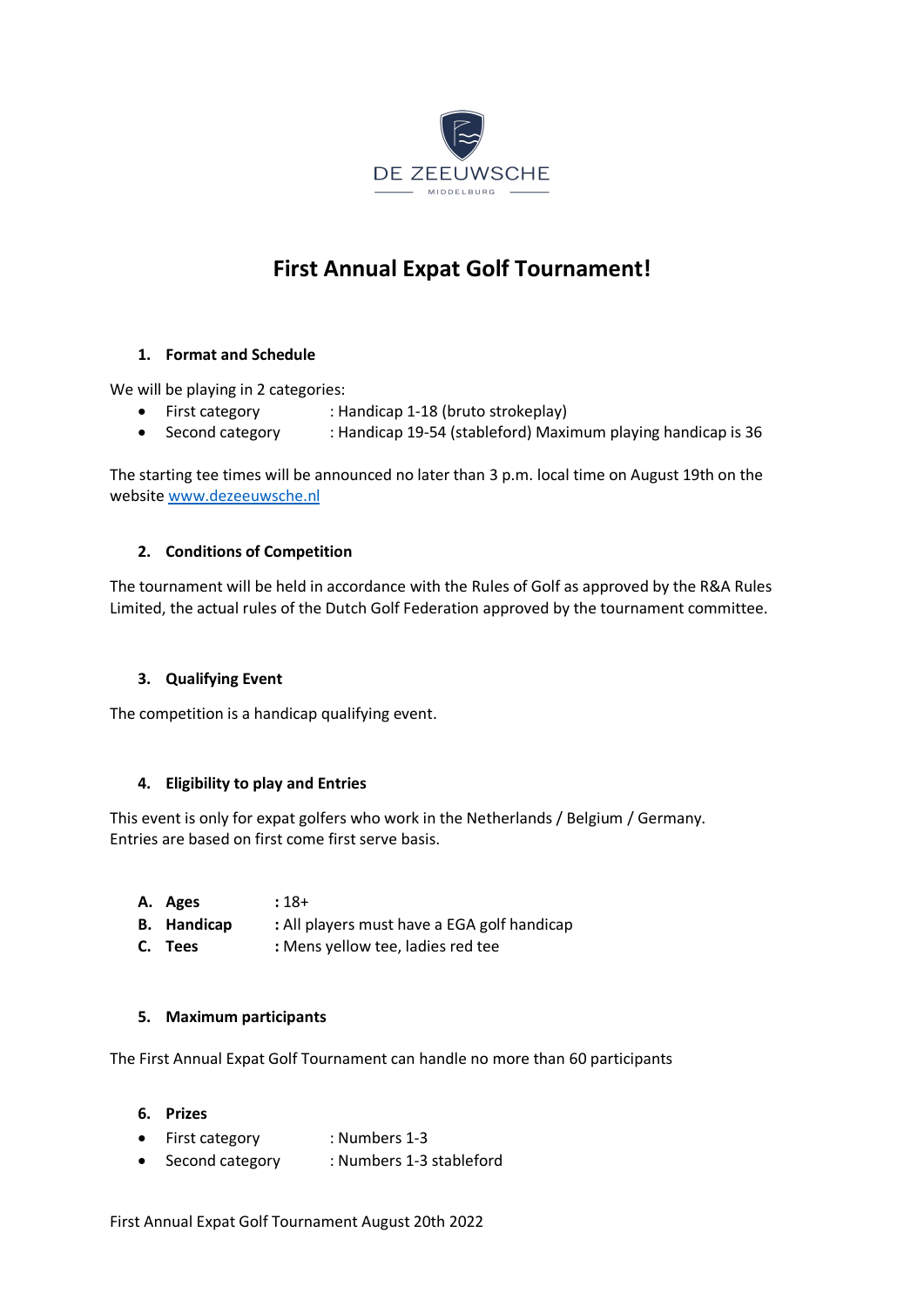

## **7. Closing Date of entries**

Closing date for entries is August 17 th 2022

## **8. Entree fee and package**

## Entree fee **€ 95,00**

- Tournament day
- Lunch pack
- Unlimited driving range balls
- Goody bag
- BBQ

## **9. Payment**

To confirm your spot on the starting list, all payments for the Entree Fee Players Package MUST be done before the entry deadline of August 17th 2022.

## **10. Electric Kiff trolleys**

There is a limited amount of electric trolleys available for free. Make sure to reserve one upfront by sending an e-mail to: [vermeejp@gmail.com](mailto:vermeejp@gmail.com) First come first serve. Confirmation will be sent to all the players who have a trolley confirmed.

## **11. Tournament Program**

11 a.m. : Registration and coffee with a local treat 12 p.m. : Tee off (Lunch pack provided) As of 5.30 p.m. : BBQ & prizes

## **12. Starting times**

The starting times will be announced no later than at 5 p.m. local time on August 19th on the website.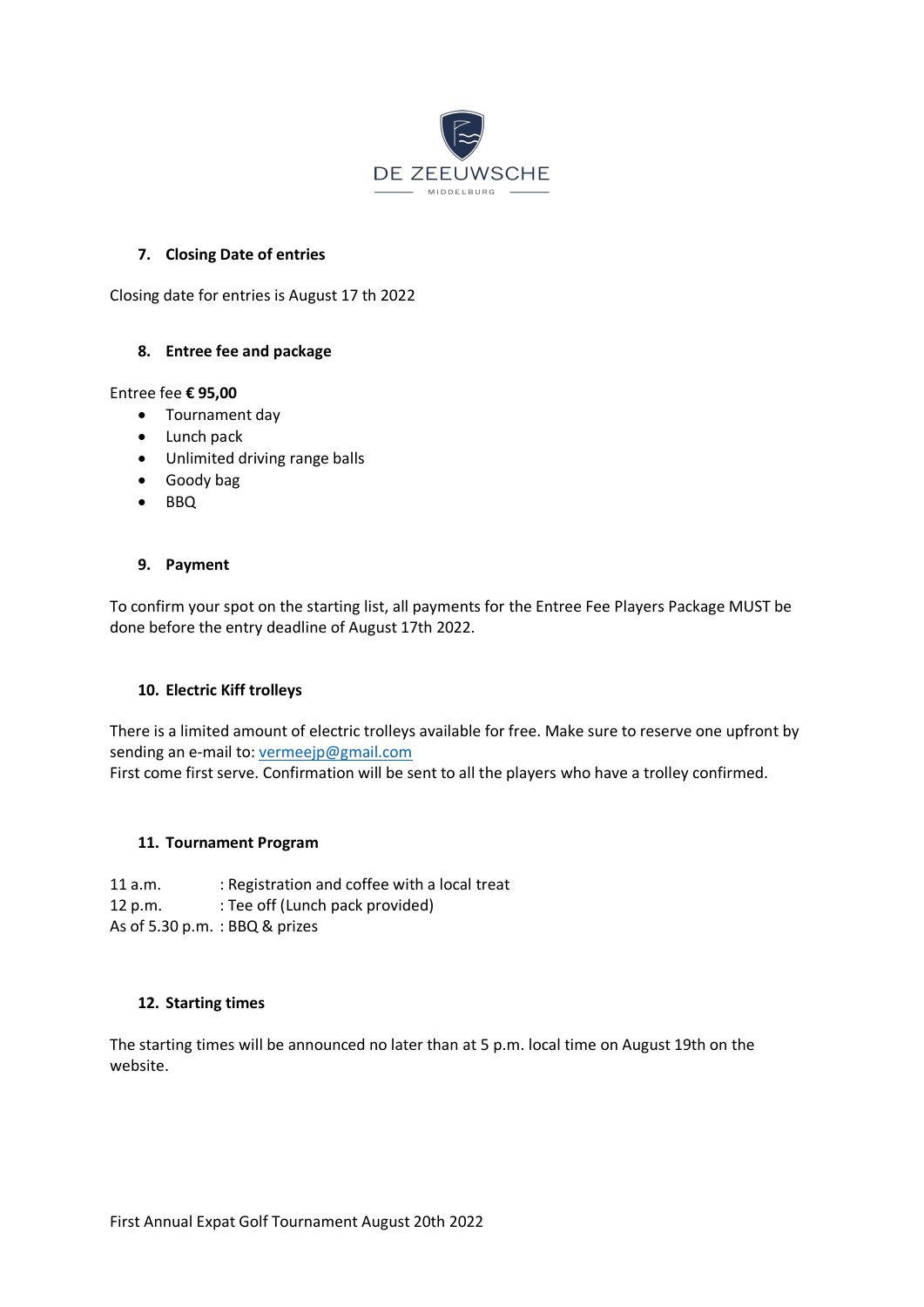

## **13. Practice round**

After you have registered, paid and have been confirmed by the tournament directors you can book your practice round by sending an email to louise@dezeeuwsche.nl . Practice rounds are possible 2 weeks prior tot he tournament for €30,- for 18 holes.

## **14. Subject to change**

The competition committee reserves the right to alter starting times and amend the regulations if necessary. Decisions of the committee will be final.

## **15. Travelling to Middelburg**

The address of **De Zeeuwsche** is:

| Street            | : Paukenweg 1         |
|-------------------|-----------------------|
| Zip code and city | : 4337 WH Middelburg  |
| Phone number      | $: +31-(0)118-567490$ |

By car:

To drive to Middelburg is quite easy; just follow the signs Middelburg. The golf course is situated behind Hotel van der Valk

## **16. How to register**

You can register through the following link: https://zeeuwsche.prowaregolf.nl/quest/matches

- Click on "aug"
- choose the right category
- click on "inschrijven"
- Fill out the form and click on "opslaan"
- You will receive an email to confirm your registration by clicking on the link in the email. Sorry that these mails with confirmation are in Dutch**.** If you have any questions, do not hesitate to contact us on [louise@dezeeuwsche.nl](mailto:louise@dezeeuwsche.nl)
- Click on "ik ga akkoord" and next on "inschrijven"
- Then you will receive a page with QR code for payment
- When your payment is completed succesfully you will receive an email with confirmation of registration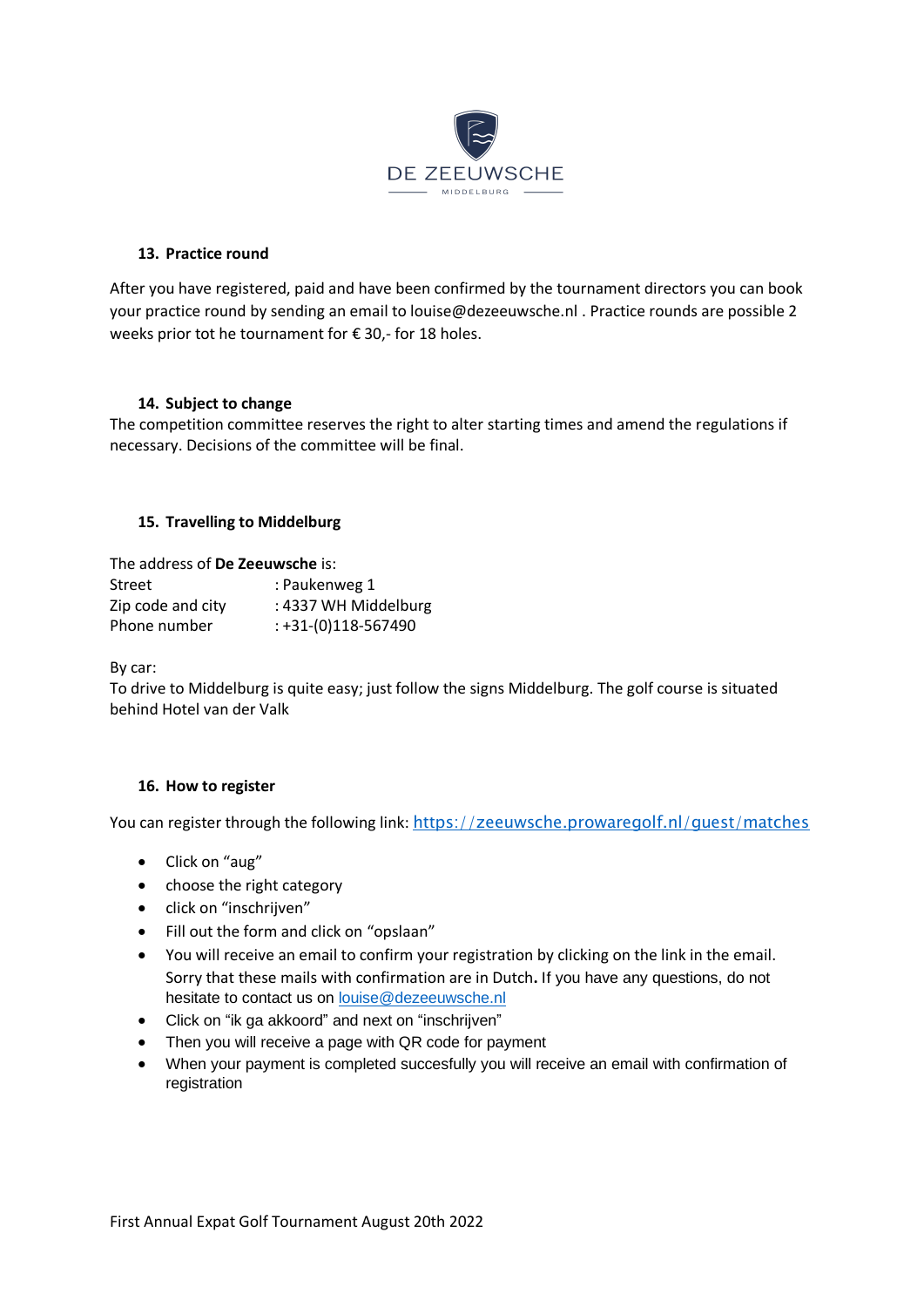

## **17. When a player is confirmed to participate**

He or she has accepted and fully read: The General Terms and Conditions attached to this document.

#### **18. Questions**

If you have any questions you can contact the tournament directors Ruud Graveland en Louise van 't Hof by sending an email to: [louise@dezeeuwsche.nl](mailto:louise@dezeeuwsche.nl)